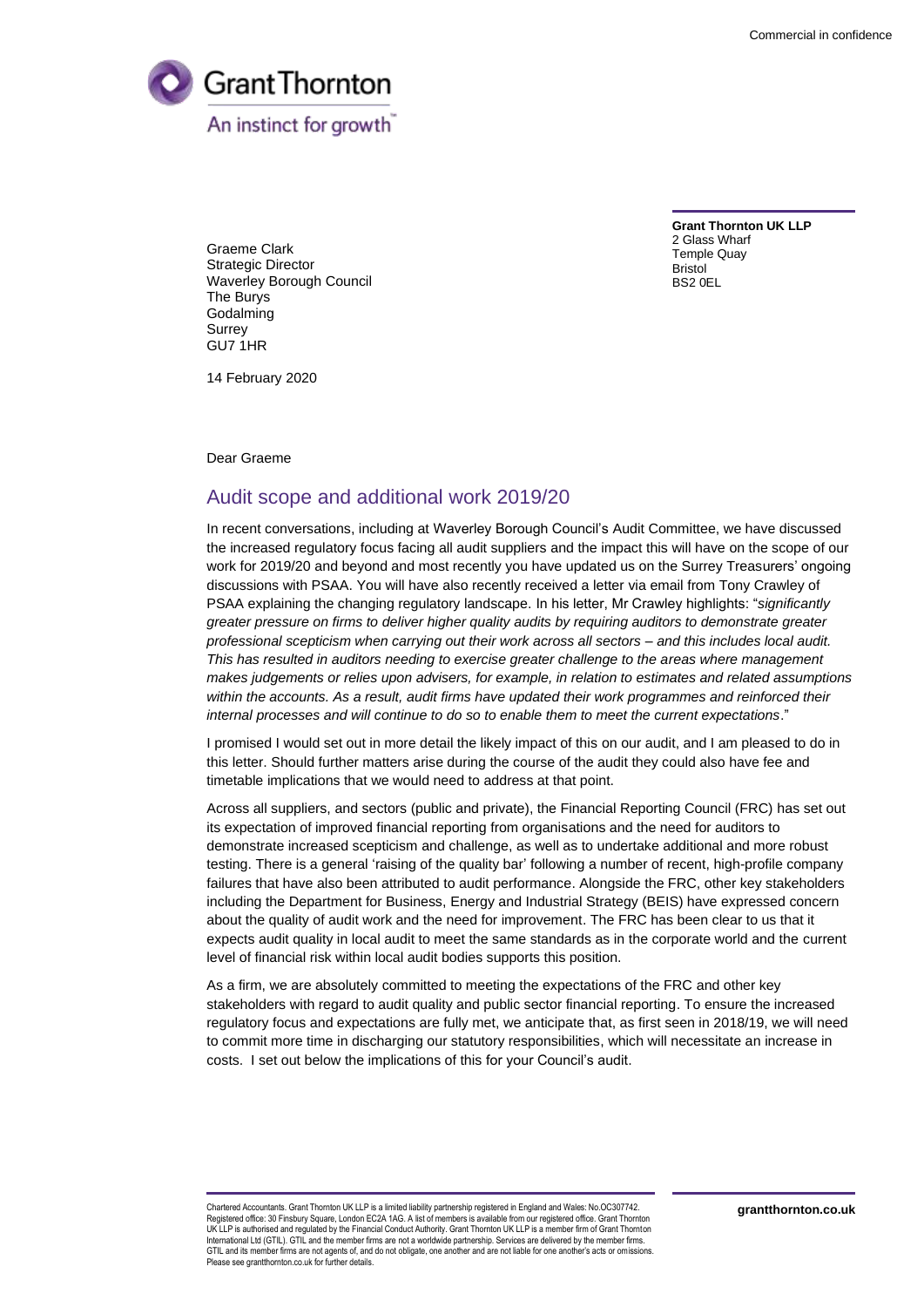# **Increased challenge and depth of work – raising the quality bar**

The FRC has raised the threshold of what it assesses as a good quality audit. The FRC currently uses a four-point scale to describe the quality of the files it reviews, as follows:

| Score          | <b>Description</b>                            |
|----------------|-----------------------------------------------|
| 1 or 2a        | Acceptable with Limited Improvements Required |
| 2 <sub>b</sub> | Improvements Required                         |
| 3              | Significant Improvements Required             |

Historically, the FRC's definition for 2b was 'acceptable but with improvements required' and, as such, both the Audit Commission and PSAA considered a '2b' to represent an acceptance level of audit quality for contract delivery purposes. The FRC has now set a 100% target for all audits (including local audits) to achieve a '2a'. Its threshold for achieving a '2a' is challenging and failure to achieve this level is reputationally damaging for individual engagement leads and their firm. Non-achievement of the standard can result in enforcement action, including fines and disqualification, by the FRC. Inevitably, we need to increase the managerial oversight to manage this risk. In addition, you should expect the audit team to exercise even greater challenge of management in areas that are complex, significant or highly judgmental. We will be required to undertake additional work in the following areas, amongst others:

- use of specialists
- information provided by the entity (IPE)
- journals
- management review of controls
- **revenue**
- accounting estimates
- financial resilience and going concern
- related parties and similar areas.

As part of our planning, we have also reflected on the level of materiality which is appropriate for your audit. As outlined above, the profile of local audit has increased considerably over the past year. The reviews led by Sir John Kingman, Sir Donald Brydon and Sir Tony Redmond are focusing attention on the work of auditors everywhere. Parliament, through the work of its Scrutiny Committees, has made clear its expectations that auditors will increase the quality of their work.

As a result, you may find the audit process for 2019/20 and beyond even more challenging than previous audits. This mirrors the changes we are seeing in the commercial sectors.

### **Property, plant and equipment (PPE or 'Fixed Assets')**

The FRC has highlighted that auditors need to improve the quality of audit challenge on Property, Plant and Equipment (PPE) valuations across the sector. We will therefore increase the volume and scope of our audit work to ensure an adequate level of audit scrutiny and challenge over the assumptions that underpin PPE valuations.

## **Pensions (IAS 19)**

The FRC has highlighted that the quality of work by audit firms in respect of IAS 19 needs to improve across local government audits. Specifically, for the following areas, we will increase the granularity, depth and scope of coverage, with increased levels of sampling, additional levels of challenge and explanation sought, and heightened levels of documentation and reporting. Our planned additional procedures include:

• verification of the accuracy and completeness of the data provided to the actuary by both the admitted body and the administering authority.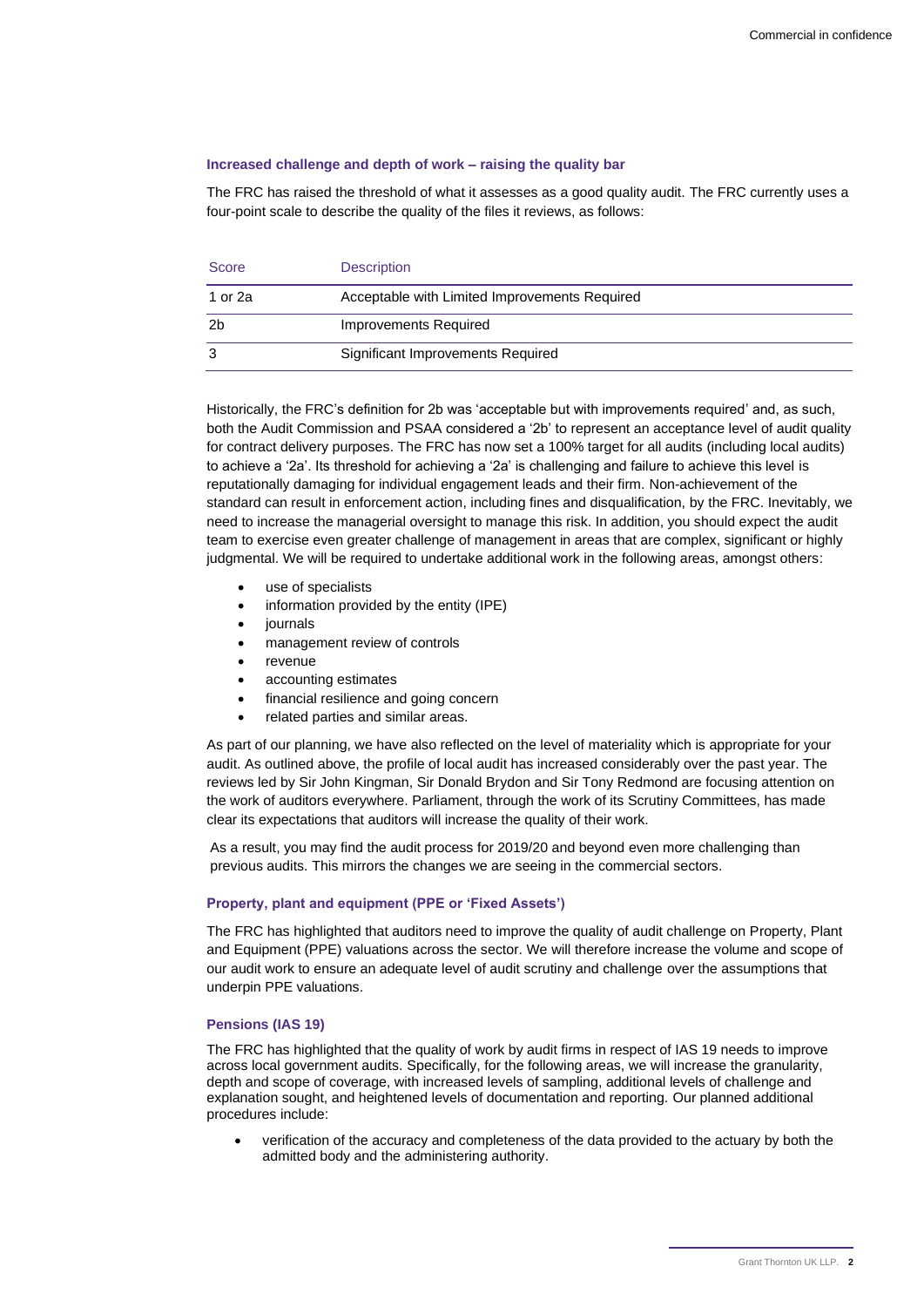- checking the value of the Pension Fund Assets at 31 March per the Council's financial statements against the share of assets in the Pension Fund statements
- review and assess whether the significant assumptions applied by the actuary are reasonable and are followed up on areas identified by either our review or PwC as outliers.
- ensuring that the instructions from the audit team to the Pension Fund auditor include enquiries in respect of service organisation reports as well as testing in respect of material level 3 pension assets (please note that this is outside the scope of PSAA's fee variation process).

#### **Complex accounting issues and new accounting standards**

You are required to respond effectively to new accounting standards and we must ensure our audit work in these new areas is robust. This year we will both be responding to the introduction of IFRS16. IFRS16 requires a leased asset, previously accounted for as an operating lease off balance sheet, to be recognised as a 'right of use' asset with a corresponding liability on the balance sheet from 1 April 2020. There is a requirement, under IAS8, to disclose the expected impact of this change in accounting treatment in the 2019/20 financial statements.

We know the Council has appreciated our responsiveness in the past and we would wish to continue to be able to do this in the future.

# **Impact on the audit and associated costs**

You will note we did not raise additional fees across the sector as a whole in 2018/19 in respect of the additional work required in response to the implementation of IFRS9 and IFRS15. This was a goodwill decision we took in support of the strong relationship we have with the sector. However, the volume of additional work now being required, as set out above, means we are no longer able to sustain that position. This is an issue not just across public services but also in the private sector where fees are being increased by all of the major suppliers by more than 20%.

We benefit from effective and constructive working relationships which we have established during our engagement with you to date. This allows us to absorb some of the impact of these changes. Using our strong working knowledge of you and efficiencies that we are continuously seeking to implement as part of our focus on continued collaborative working with you, we have sought to contain the impact as much as possible to below the market average.

We have assessed the impact of the above as follows for 2019/20, with the comparative position for the two previous years shown. Please note these are subject to approval by PSAA in line with PSAA's normal process. Should other risks arise during the course of the audit which we have not envisaged, we may need to make a further adjustment to the fee.

| Total                                    | 48,994            | 48,694  | 53,888  |
|------------------------------------------|-------------------|---------|---------|
| area team                                | expenses incurred |         |         |
| Additional disbursements for out of      | TBD based on      |         |         |
| New standards/ developments              | 1,500             |         |         |
| Assessment of McCloud impact             |                   | 1,600*  |         |
| Pensions                                 | 1,750             | 1,600*  |         |
| <b>PPE</b>                               | 1,750             | 4,000*  |         |
| Increased challenge and depth of<br>work | 2,500             |         |         |
| Scale fee                                | 41,494            | 41,494  | 53,888  |
|                                          | 2019/20           | 2018/19 | 2017/18 |
| Area                                     | Cost £            |         |         |

\* Subject to PSAA approval